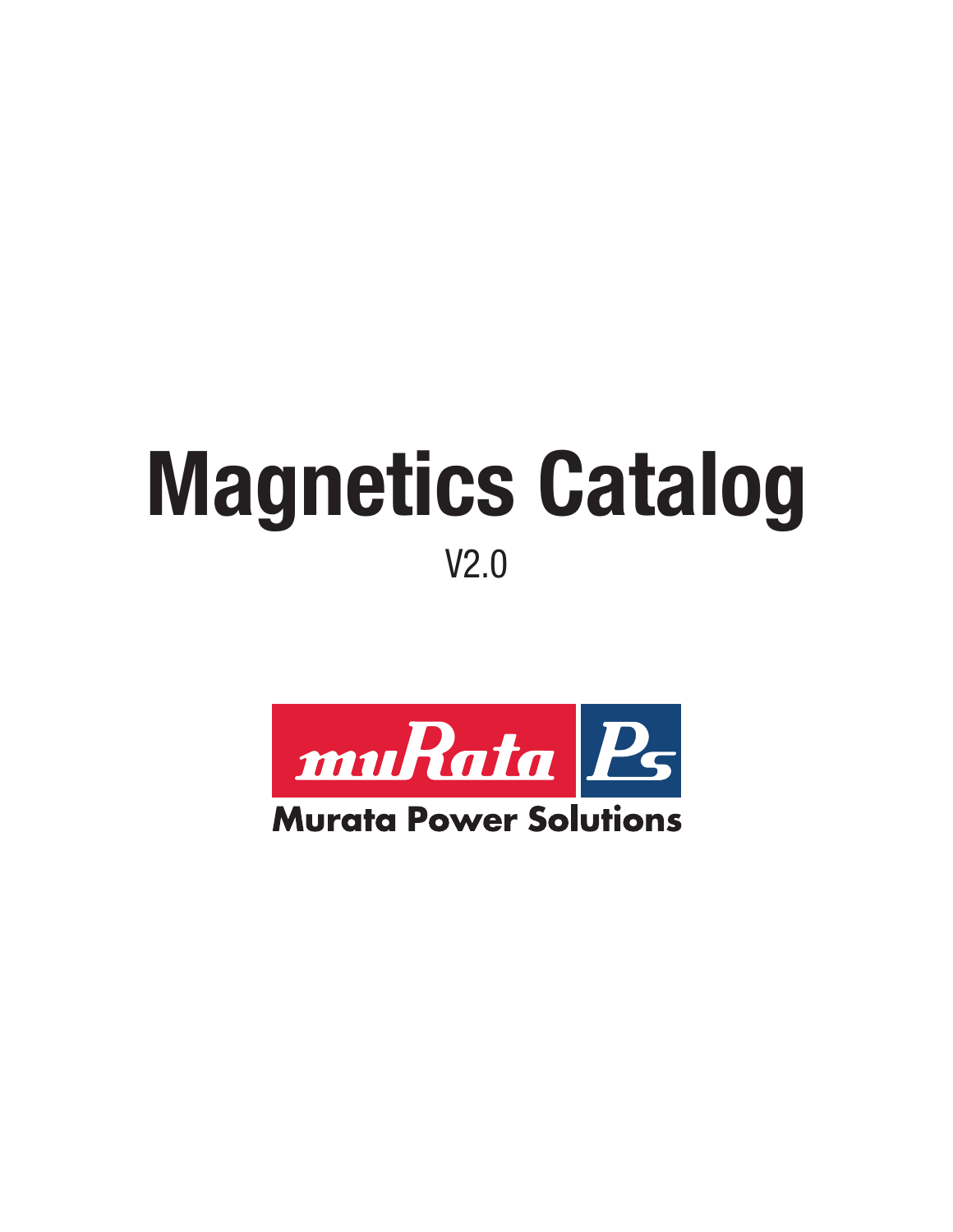# muRata Ps **Murata Power Solutions**

# **Inductors**

| Click to View -   | Inductance Range    |                                                                                                                                                                   |                                  |  |  |
|-------------------|---------------------|-------------------------------------------------------------------------------------------------------------------------------------------------------------------|----------------------------------|--|--|
| <b>Data Sheet</b> | Current<br>$1\mu$ H | $10\mu$ H<br>$100\mu$ H                                                                                                                                           | 10mH<br>1 <sub>mH</sub>          |  |  |
| 1100R             | 140mA - 3.0A        | <b>1100R</b>                                                                                                                                                      |                                  |  |  |
| 2200R             | 18mA - 1.62A        |                                                                                                                                                                   | 2200R                            |  |  |
| 1700              | 20mA - 1.8A         |                                                                                                                                                                   | 1700                             |  |  |
| 1300R             | 40mA - 6.3A         | <b>1300R</b>                                                                                                                                                      |                                  |  |  |
|                   |                     |                                                                                                                                                                   |                                  |  |  |
| 1800R             | 130mA - 5.35A       | <b>1800R</b>                                                                                                                                                      |                                  |  |  |
| 1800              | 130mA - 5.35A       | 1800                                                                                                                                                              |                                  |  |  |
| 1900R             | 70mA - 7.8A         | <b>1900R</b>                                                                                                                                                      |                                  |  |  |
| 1500              | 910mA - 16.2A       | 1500                                                                                                                                                              |                                  |  |  |
| 1400              | 400mA - 13A         | 1400                                                                                                                                                              | <b>STATE</b>                     |  |  |
| <b>1200LRS</b>    | 73mA - 4.7A         | <b>1200LRS</b>                                                                                                                                                    |                                  |  |  |
| 1200RS            | 440mA - 4.6A        | <b>1200RS</b>                                                                                                                                                     |                                  |  |  |
| 8200              | 70mA - 2.0A         | 8200                                                                                                                                                              |                                  |  |  |
| 8400              | 50mA - 2.8A         | 8400                                                                                                                                                              |                                  |  |  |
| 3400L             | 160mA - 1.7A        | 3400L                                                                                                                                                             |                                  |  |  |
| 3400              | 90mA - 2.5A         | 3400                                                                                                                                                              |                                  |  |  |
| 2700T             | 130mA - 2.0A        | 27001                                                                                                                                                             |                                  |  |  |
| 2700 8            | $110mA - 1.6A$      | 2700                                                                                                                                                              |                                  |  |  |
| 2900L             | 140mA - 4.6A        | The Co<br>a barat da san san Tanzania.<br>a shekarar 1999 na shekarar 1991 na shekarar 1991 na shekarar 1991 na shekarar 1991 na shekarar 1991 na shekar<br>2900L |                                  |  |  |
| 2900              | 180mA - 6.0A        | 2900                                                                                                                                                              |                                  |  |  |
| 2300              | 250mA - 2.1A        | <b>Contract</b><br>2300                                                                                                                                           |                                  |  |  |
| 2400              | 350mA - 3.1A        | 2400                                                                                                                                                              |                                  |  |  |
|                   |                     | <b>Contract</b><br><u>ta kasa</u>                                                                                                                                 |                                  |  |  |
| 2600              | 280mA - 4.6A        | 2600<br><b>Contract Contract</b>                                                                                                                                  |                                  |  |  |
| 2200RM            | 26mA - 2.52A        | <b>Contract Contract</b><br><b>Contract Contract</b>                                                                                                              | <b>2200RM</b><br><b>Contract</b> |  |  |

www.murata-ps.com/support example of  $\overline{P}$  and  $\overline{P}$  and  $\overline{P}$  and  $\overline{P}$  and  $\overline{P}$  and  $\overline{P}$  and  $\overline{P}$  and  $\overline{P}$  and  $\overline{P}$  and  $\overline{P}$  and  $\overline{P}$  and  $\overline{P}$  and  $\overline{P}$  and  $\overline{P}$  and  $\over$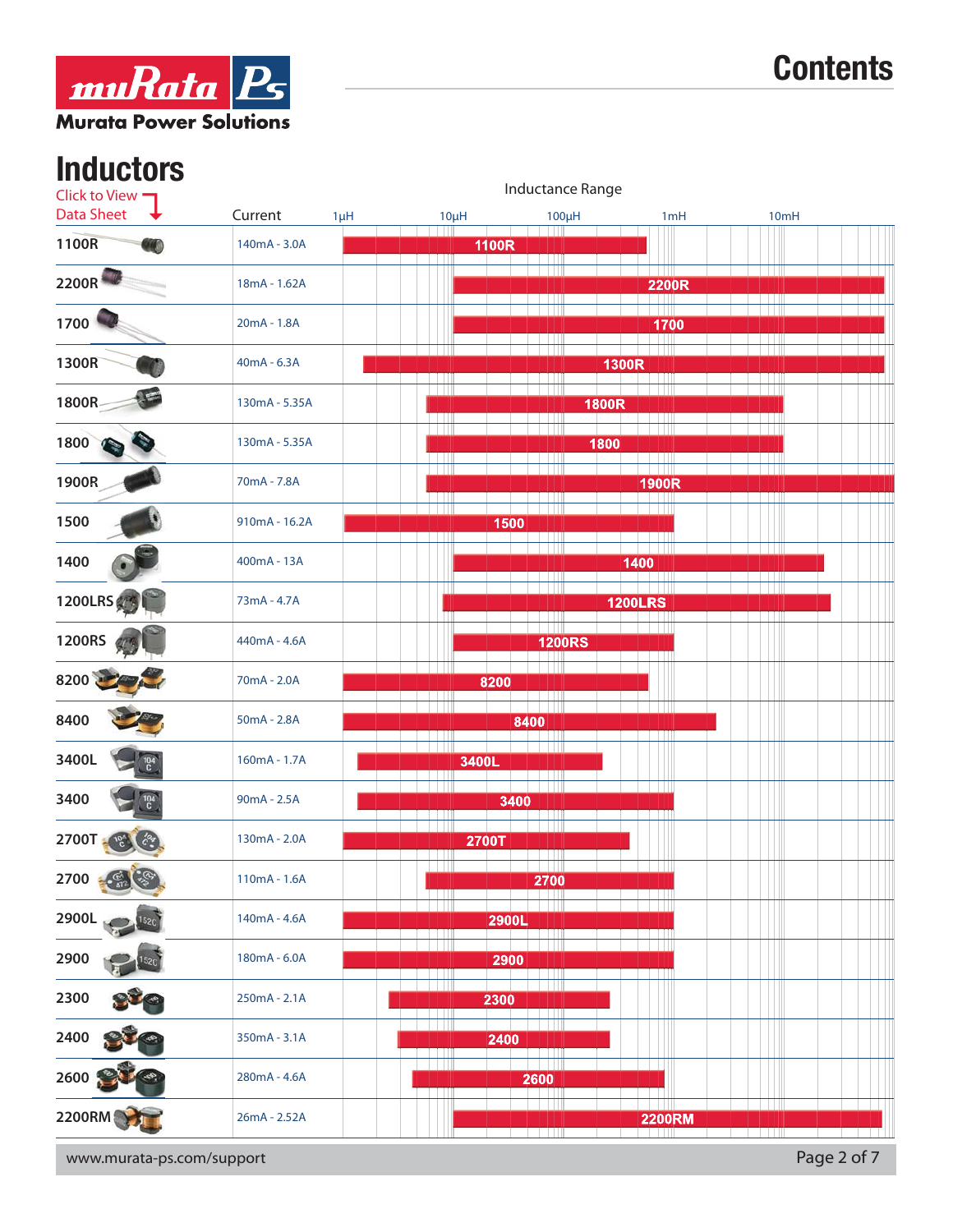

#### muRata Ps **Murata Power Solutions**

# **Inductors**

| имм<br>w.v<br>Click to View $\blacksquare$ | Inductance Range |                    |                                                                                                                               |                                          |     |                 |
|--------------------------------------------|------------------|--------------------|-------------------------------------------------------------------------------------------------------------------------------|------------------------------------------|-----|-----------------|
| <b>Data Sheet</b>                          | $0.1\mu$ H       | $1\mu$ H           | $10\mu$ H                                                                                                                     | $100\mu$ H                               | 1mH | Current<br>10mH |
| 2800                                       |                  |                    |                                                                                                                               | 2800                                     |     | 290mA - 15.5A   |
| 4500<br>1020                               |                  |                    | 4500                                                                                                                          |                                          |     | 230mA - 8A      |
| 4600                                       |                  |                    | 4600                                                                                                                          |                                          |     | 270mA - 8.7A    |
| 4700S                                      |                  |                    |                                                                                                                               | <b>4700S</b>                             |     | 400mA-10.0A     |
| 4800S                                      |                  |                    | <b>Contract Contract</b>                                                                                                      | <b>Contract Contract</b><br><b>4800S</b> |     | 520mA - 10.0A   |
| 4900S                                      |                  |                    |                                                                                                                               | <b>4900S</b>                             |     | 500mA - 11.8A   |
| 4700                                       |                  |                    | 4700                                                                                                                          |                                          |     | $1.0A - 9.5A$   |
| 4800                                       |                  |                    | 4800                                                                                                                          |                                          |     | 1.23A - 12.3A   |
| 4900                                       |                  |                    |                                                                                                                               | 4900                                     |     | 950mA - 9.5A    |
| 8300<br>AZV                                |                  | <b>The College</b> | 8300                                                                                                                          |                                          |     | 240mA - 3.0A    |
| 3200                                       |                  |                    |                                                                                                                               | 3200                                     |     | 450mA - 4.5A    |
| 3300                                       |                  |                    |                                                                                                                               | 3300                                     |     | 760mA - 7.6A    |
| 4000                                       |                  |                    |                                                                                                                               | 4000                                     |     | 540mA - 5.2A    |
| 4100                                       |                  |                    |                                                                                                                               | 4100                                     |     | 830mA - 8.1A    |
| 4200                                       |                  |                    | 4200                                                                                                                          |                                          |     | 10.4A - 14.3A   |
| 4300                                       |                  | 4300               |                                                                                                                               |                                          |     | $21A - 22.4A$   |
| 3500<br>P C                                |                  | 3500               |                                                                                                                               |                                          |     | $6.5A - 15.5A$  |
| 3600                                       |                  | 3600               |                                                                                                                               |                                          |     | $3.6A - 14.5A$  |
| 3700 3722C                                 |                  | 3700               |                                                                                                                               |                                          |     | 12A - 39A       |
| 3800                                       |                  | 3800               |                                                                                                                               |                                          |     | $5.9A - 38A$    |
| 3900                                       |                  | 3900<br>T T        |                                                                                                                               |                                          |     | $5.0A - 35A$    |
| 6000A                                      |                  | L LL               | 6000A<br><u> Tarihin ya Tanzania ya Tanzania ya Tanzania ya Tanzania ya Tanzania ya Tanzania ya Tanzania ya Tanzania ya T</u> |                                          |     | $6.2A - 22A$    |
| 6000B                                      |                  |                    |                                                                                                                               | <b>Contract</b><br>6000B                 |     | 3A - 10.5A      |
|                                            |                  |                    |                                                                                                                               | نناءها                                   |     |                 |

www.murata-ps.com/support example of the control of the control of the control of the Page 3 of 7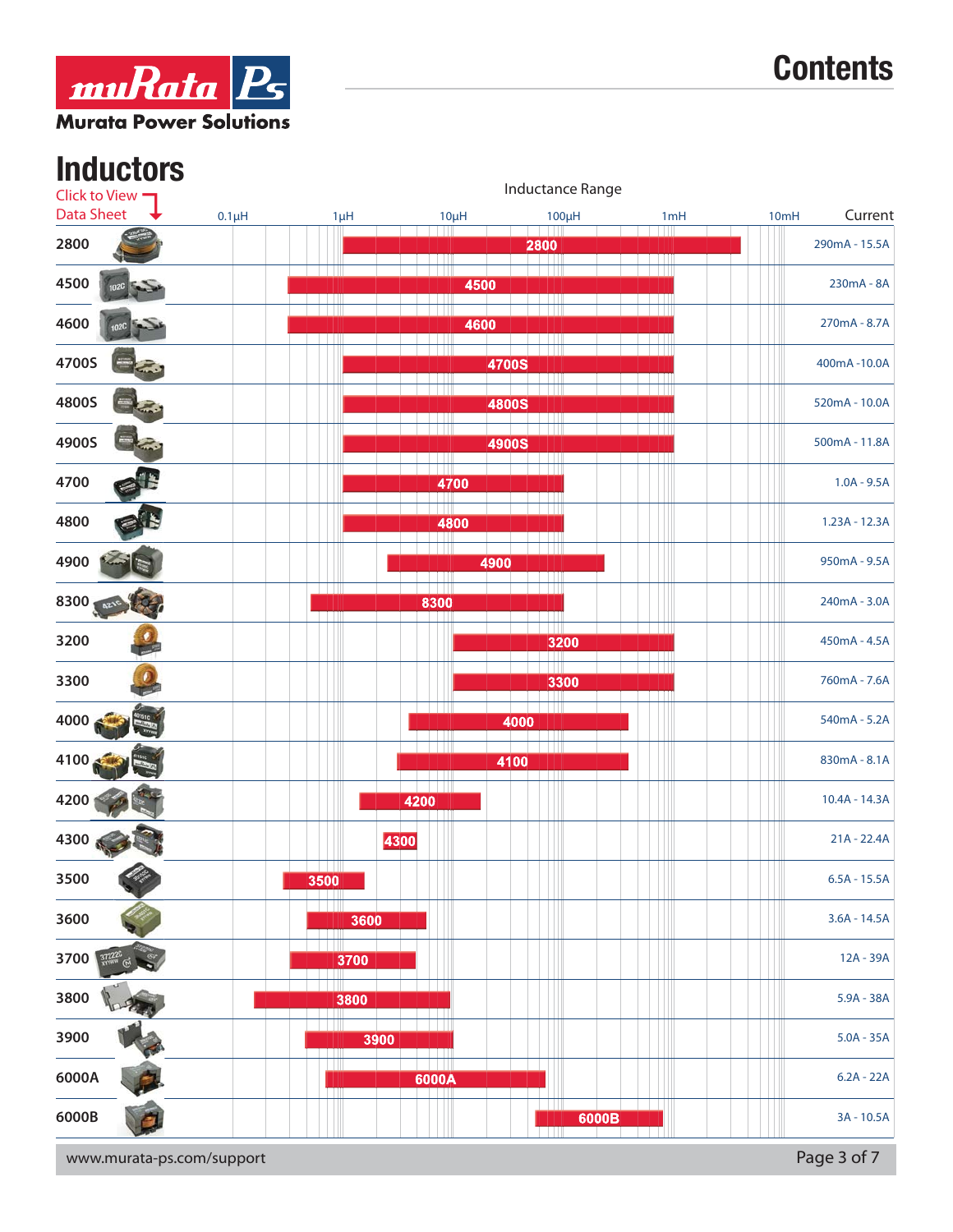

# **Common-Mode Chokes**

| Click to View $\blacksquare$<br><b>Data Sheet</b> | Description           |
|---------------------------------------------------|-----------------------|
| 5000                                              | SM Common Mode Chokes |
| 5100                                              | TH Common Mode Chokes |
| 5200                                              | TH Common Mode Chokes |

#### **Transformers**

| Click to View<br><b>Data Sheet</b> | Description                                                      |
|------------------------------------|------------------------------------------------------------------|
| 766                                | <b>Pulse Transformers</b>                                        |
| 786<br>786J                        | <b>General Purpose Pulse Transformers</b>                        |
| 1000                               | <b>Pulse Transformers</b>                                        |
| 772                                | <b>Pulse Transformers</b>                                        |
| 1600 & 1630C                       | <b>Quad Data-bus Isolators</b>                                   |
| 1605                               | Lan-Pak fo CSMA/CD Systems                                       |
| 78250<br>78250J                    | MAX250 Compatible Converter Transformers                         |
| 78253<br>78253J                    | MAX253 Compatible Converter Transformers                         |
| 76250ENC,<br>76253/XXENC           | BS EN60950 Approved MAX250/253 Compatible Converter Transformers |
| 782482                             | ADM2482E/ADM2487E Compatible Converter Transformers              |
| 782485                             | ADM2485 Compatible Converter Transformers                        |
| <b>DA100</b><br><b>DA100J</b>      | Transformers for Digital Audio Data Transmission                 |
| 5300                               | <b>10A Current Sensing Transformers</b>                          |
| 5400                               | <b>15A Current Sensing Transformers</b>                          |
| 5500                               | <b>15A Current Sensing Transformers</b>                          |
| 5600                               | <b>10A Current Sensing Transformers</b>                          |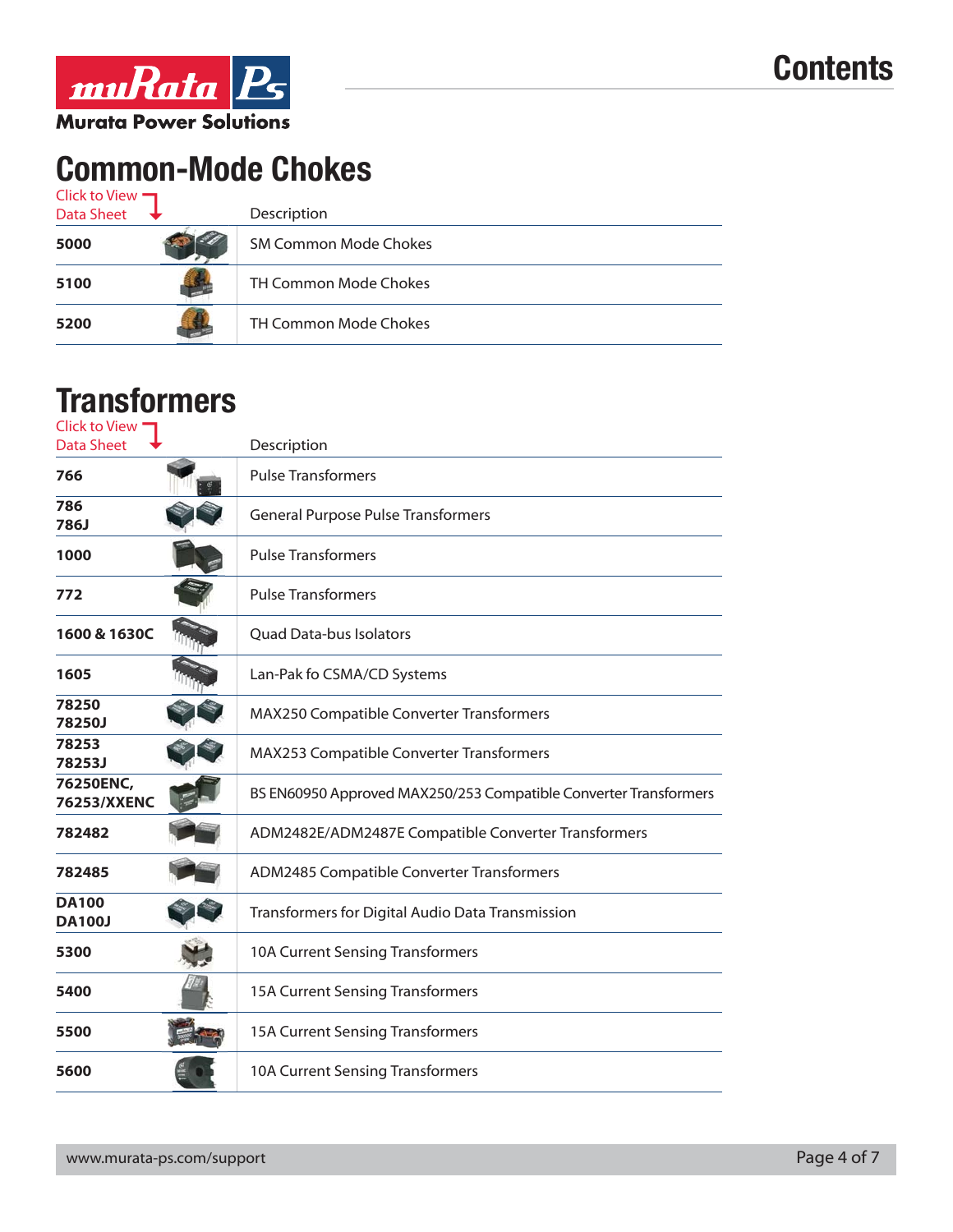### **Inductor Selection Graphs**

Inductance v Current



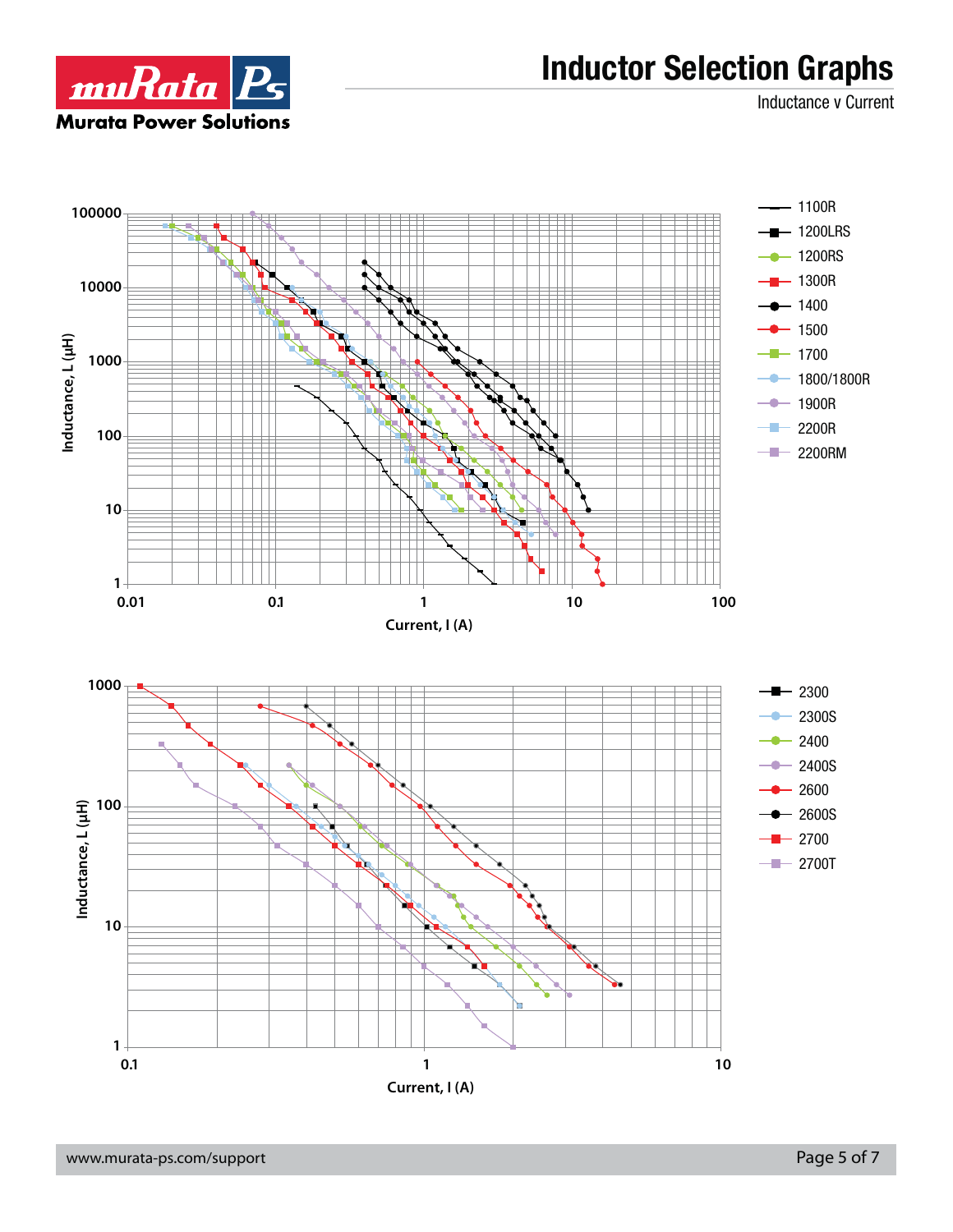#### **Inductor Selection Graphs**

Inductance v Current